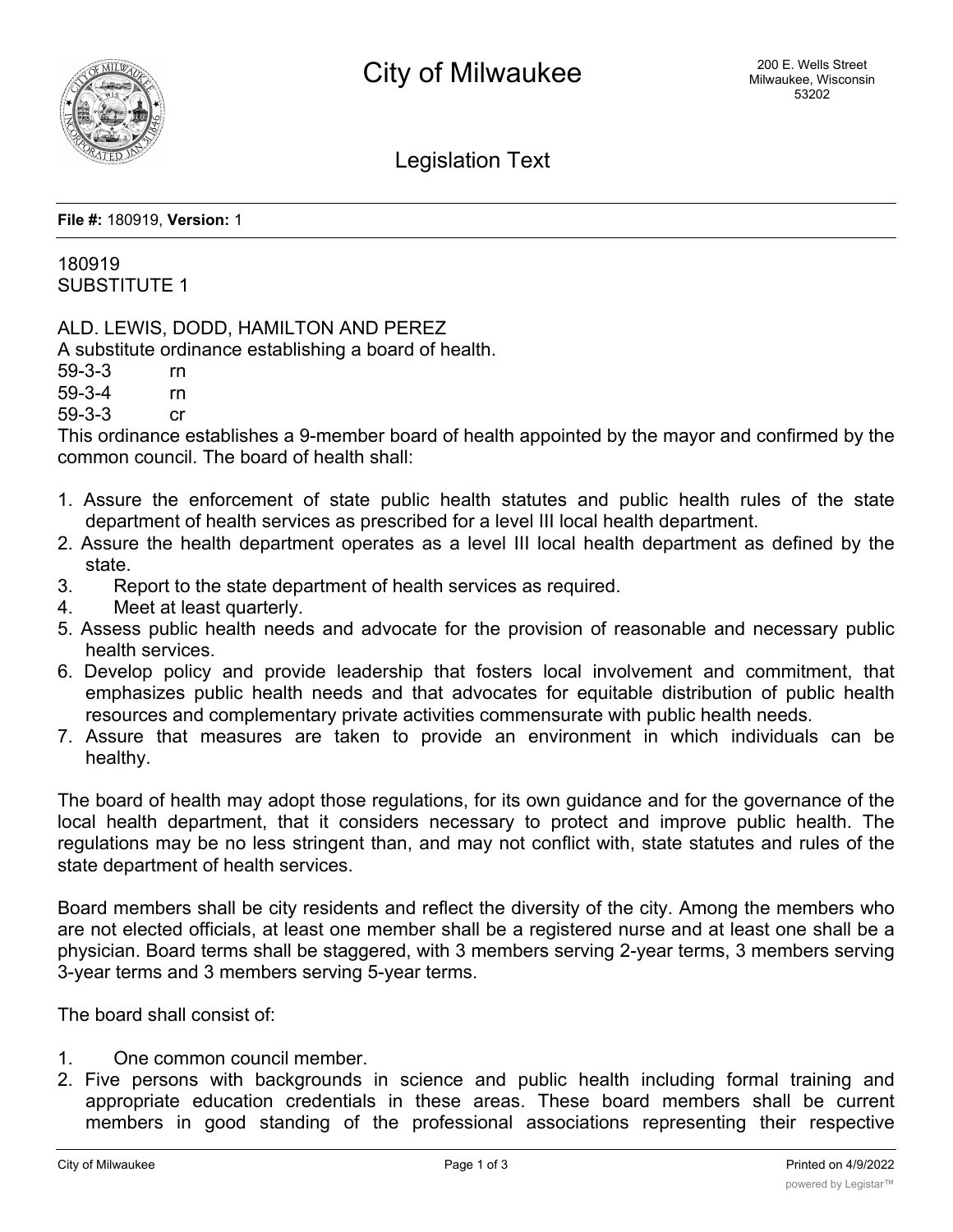professions.

3. Three persons with backgrounds and appropriate education credentials in fields of the social determinants of health, including, but not limited to, law, law enforcement and commerce. These board members shall be current members in good standing of the professional associations representing their respective professions.

The Mayor and Common Council of the City of Milwaukee do ordain as follows:

Part.1: Section 59-3-3 to 4 of the code is renumbered 59-3-4 to 5.

Part 2. Section 59-3-3 of the code is created to read:

## **59-3. Administration.**

**3.** BOARD OF HEALTH. a. Duties. A board of health shall be established to govern the health department. The board of health shall:

a-1. Assure the enforcement of state public health statutes and public health rules of the state department of health services as prescribed for a level III local health department.

a-2. Assure the health department operates as a level III local health department as defined by the state.

a-3. Report to the state department of health services as required.

a-4. Meet at least quarterly.

a-5. Assess public health needs and advocate for the provision of reasonable and necessary public health services.

a-6. Develop policy and provide leadership that fosters local involvement and commitment, that emphasizes public health needs and that advocates for equitable distribution of public health resources and complementary private activities commensurate with public health needs.

a-7. Assure that measures are taken to provide an environment in which individuals can be healthy.

b. Membership. Members of the board of health shall be appointed by the mayor and serve upon confirmation by the common council. Members shall be city residents and reflect the diversity of the city based on current U.S. census data. Among the members who are not elected officials, at least one member shall be a registered nurse and at least one shall be a physician, as defined in s. 448.01 (5), Wis. Stat. Board terms shall be staggered with 3 members serving 2-year terms, 3 members serving 3-year terms and 3 members serving 5-year terms. The board shall consist of:

b-1. One common council member.

b-2. Five persons with backgrounds in science and public health including formal training and appropriate education credentials in these areas. These board members shall be current members in good standing of the professional associations representing their respective professions.

b-3. Three persons with backgrounds and appropriate education credentials in fields of the social determinants of health, including, but not limited to, law, law enforcement and commerce. These board members shall be current members in good standing of the professional associations representing their respective professions.

c. Powers. A board of health may adopt those regulations, for its own guidance and for the governance of the local health department, that it considers necessary to protect and improve public health. The regulations may be no less stringent than, and may not conflict with, state statutes and rules of the state department of health services.

DOA - Budget and Management Division